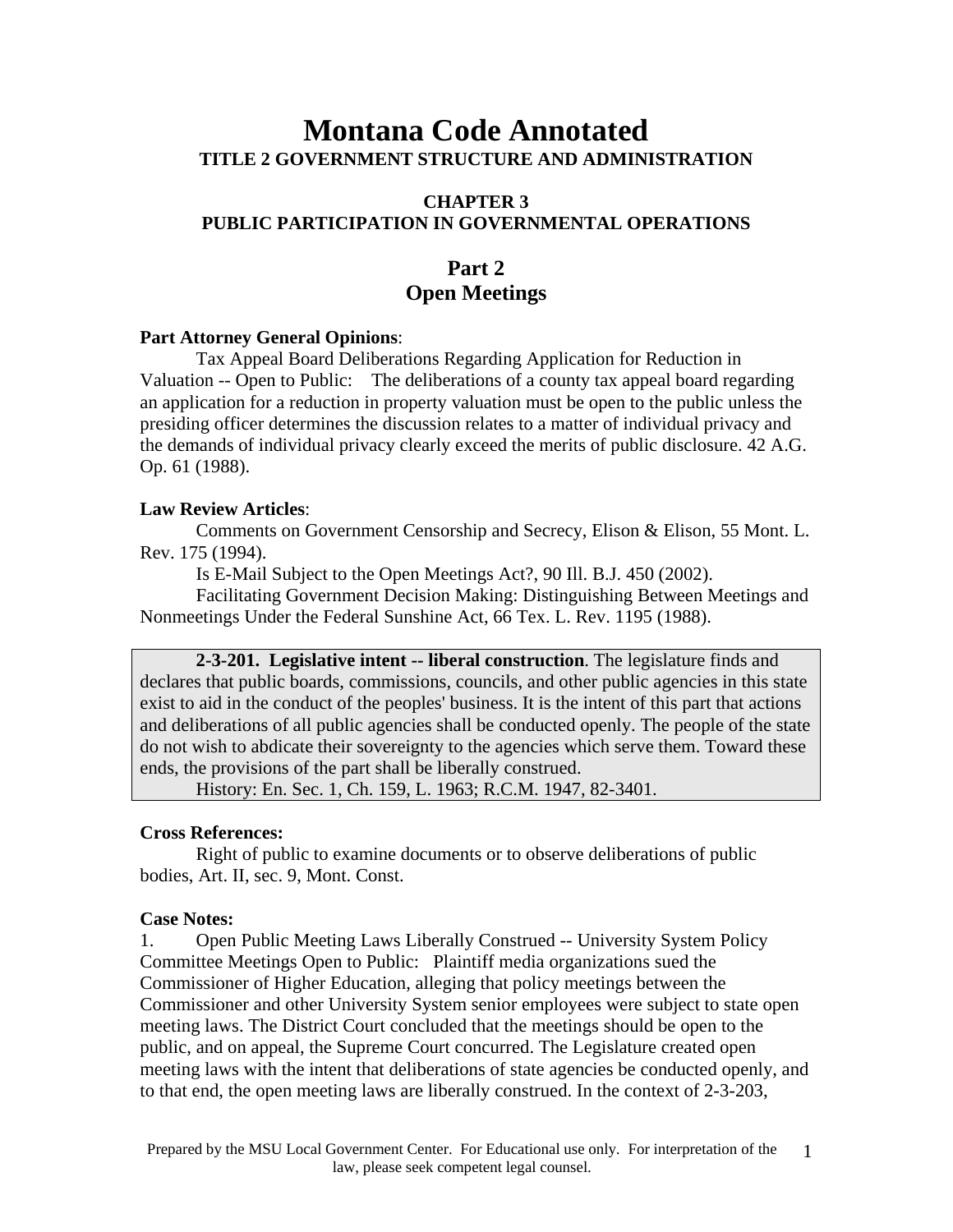public or governmental bodies means a group of individuals organized for a governmental or public purpose. Although the university policy committee was not formally created by a government entity to accomplish a specific function, the committee brought together public officials for an undeniably public purpose. The committee was not merely a staff meeting or fact-finding body, nor was it an ad hoc group that came together to consider a specific matter or to gather facts on a particular issue. Rather, the group met to deliberate on matters of substance that were the public's business and thus was considered a public body within the meaning of Art. II, sec. 9, Mont. Const., whose meetings were required to be open to the public. The Commissioner argued that: (1) even if the committee was considered a public body, it did not hold meetings as contemplated in the open meeting laws; (2) because the committee's membership was not fixed, no number of members were required to attend to constitute a quorum; and (3) neither direct action nor votes were taken at committee meetings. The Supreme Court disagreed. A quorum of any body of an indefinite number consists of the members who attend a meeting. All that is required under 2-3-202 is that a quorum of the membership convene to conduct public business, not that the meeting produces some particular result or action or that a vote be taken. The constitution protects the public's right to observe the deliberations of public bodies, and the policy committee meetings were required to be open to the public. Assoc. Press v. Crofts, 2004 MT 120, 321 M 193, 89 P3d 971 (2004). 2. Meeting of City Employees and Private Contractors Not Subject to Open Meeting

Law: The plaintiff television station argued that it had the right to have a reporter cover a meeting between the city engineer, the public works director, and representatives of a private construction company. The Supreme Court stated that the statutes require agencies to have open meetings and that the definition of "agencies" does not include individual employees. The Supreme Court, after examining the legislative history of Art. II, sec. 9, Mont. Const., concluded that the statutes, which limit the right to know to agencies, are consistent with the intent of the constitution and therefore the plaintiff was not entitled to have a reporter present at the meeting of individual employees and a private party. SJL of Mont. Associates Ltd. Partnership v. Billings, 263 M 142, 867 P2d 1084, 50 St. Rep. 1726 (1993).

### **Attorney General Opinions**:

Deliberations of Human Rights Commission: The deliberations of the Human Rights Commission following a contested case hearing are subject to the Montana open meeting law. They must be open to the public unless the presiding officer determines that the discussion relates to a matter of individual privacy and that the demands of individual privacy clearly exceed the merits of public disclosure. 38 A.G. Op. 33 (1979).

Mechanical Recordings of Public Meetings: A member of the public may make a mechanical recording of the proceedings and deliberations of an open school board meeting. 38 A.G. Op. 8 (1979).

**2-3-202. Meeting defined.** As used in this part, "meeting" means the convening of a quorum of the constituent membership of a public agency or association described in 2-3-203, whether corporal or by means of electronic equipment, to hear, discuss, or act upon a matter over which the agency has supervision, control, jurisdiction, or advisory power.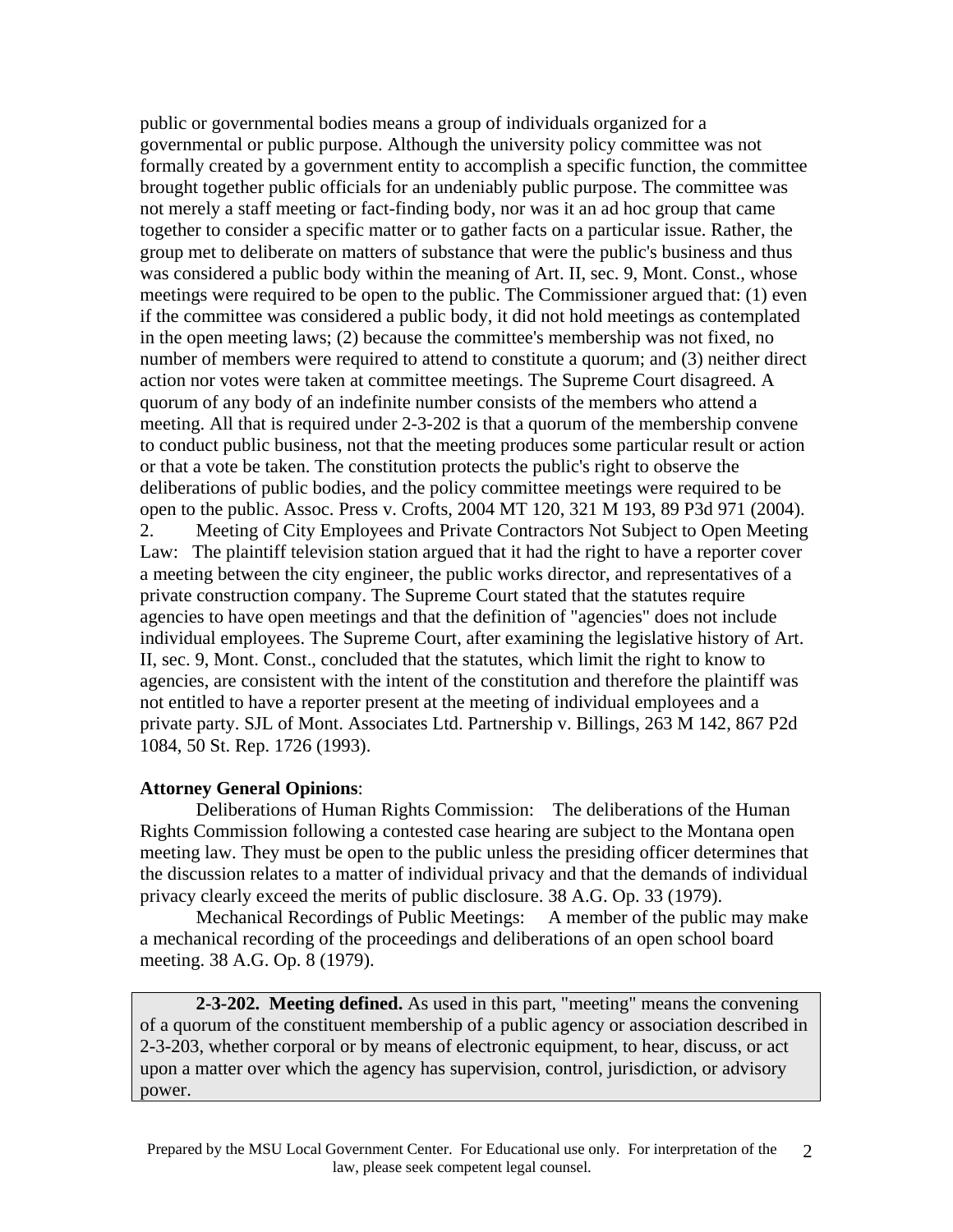|                           |  |  |  | History: En. 82-3404 by Sec. 2, Ch. 567, L. 1977; R.C.M. 1947, 82-3404; amd. |  |  |
|---------------------------|--|--|--|------------------------------------------------------------------------------|--|--|
| Sec. 2, Ch. 183, L. 1987. |  |  |  |                                                                              |  |  |

### **Compiler's Comments:**

1987 Amendment: Near middle of section, after "public agency", inserted "or association described in 2-3-203".

Severability Clause: Section 6, Ch. 567, L. 1977, was a severability clause.

### **Case Notes:**

3. Open Public Meeting Laws Liberally Construed -- See Case Note #1 under MCA 2-3-201.

4. When Particular Meetings Must Be Open to Public -- Factors to Be Considered: Under Art. II, sec. 9, Mont. Const., and Montana's open meeting laws, which are liberally interpreted in favor of openness, factors to be considered when determining whether a particular committee's meetings must be open to the public include but are not limited to: (1) whether committee members are public employees acting in their official capacities; (2) whether the meetings are paid for with public funds; (3) the frequency of meetings; (4) whether the committee deliberates rather than simply gathers facts and reports; (5) whether the deliberations concern matters of policy rather than merely administrative or ministerial functions; (6) whether committee members have executive authority and experience; and (7) the results of the meetings. This list of factors is not exhaustive, and each factor may not be present in every instance of a meeting that must be open to the public. Assoc. Press v. Crofts, 2004 MT 120, 321 M 193, 89 P3d 971 (2004).

5. "Meeting" Held When Three of Four Members Met to Select Recommended Persons for Position Appointed by Governor: A meeting was held within the meaning of the open meeting law when three members of the four-member committee that recommends a list of persons from whom the Governor may select the Commissioner of Political Practices met to discuss candidates and the transmission of their names to the Governor. Common Cause of Mont. v. Statutory Comm. to Nominate Candidates for Comm'r of Political Practices, 263 M 324, 868 P2d 604, 51 St. Rep. 77 (1994).

6. Official Misconduct Statute -- Definition of Meeting Not Incorporated: In 1975 the official misconduct criminal statute (45-7-401) was expanded to include a violation of the open meeting law (2-3-203). In 1977 this section was enacted. In 1979 1-2-108 was amended, creating the presumption that a reference to a section encompasses subsequent changes. However, because 1-2-109 states that no law is retroactive unless expressly declared to be, 1-2-108 does not act to incorporate the 1977 definition of "meeting" into the 1975 criminal statute. St. v. Conrad, 197 M 406, 643 P2d 239, 39 St. Rep. 680 (1982). (Annotator's Note: Section 1-2-108 was amended in 1983 to make the "living reference" presumption retroactive as well as prospective.)

7. Open Meeting Law -- Criminal Penalty Void for Vagueness: In 1975 the official misconduct criminal statute (45-7-401) was expanded to include a violation of the open meeting law (2-3-203). In 1977 this section was enacted. Because there was no express legislative intent to amend the criminal statute to encompass the expanded definition of "meeting" and because people of common intelligence could differ over this matter, it is not clear what constitutes prohibited conduct. Subsection (1)(e) of the criminal statute is void for vagueness. St. v. Conrad, 197 M 406, 643 P2d 239, 39 St. Rep. 680 (1982).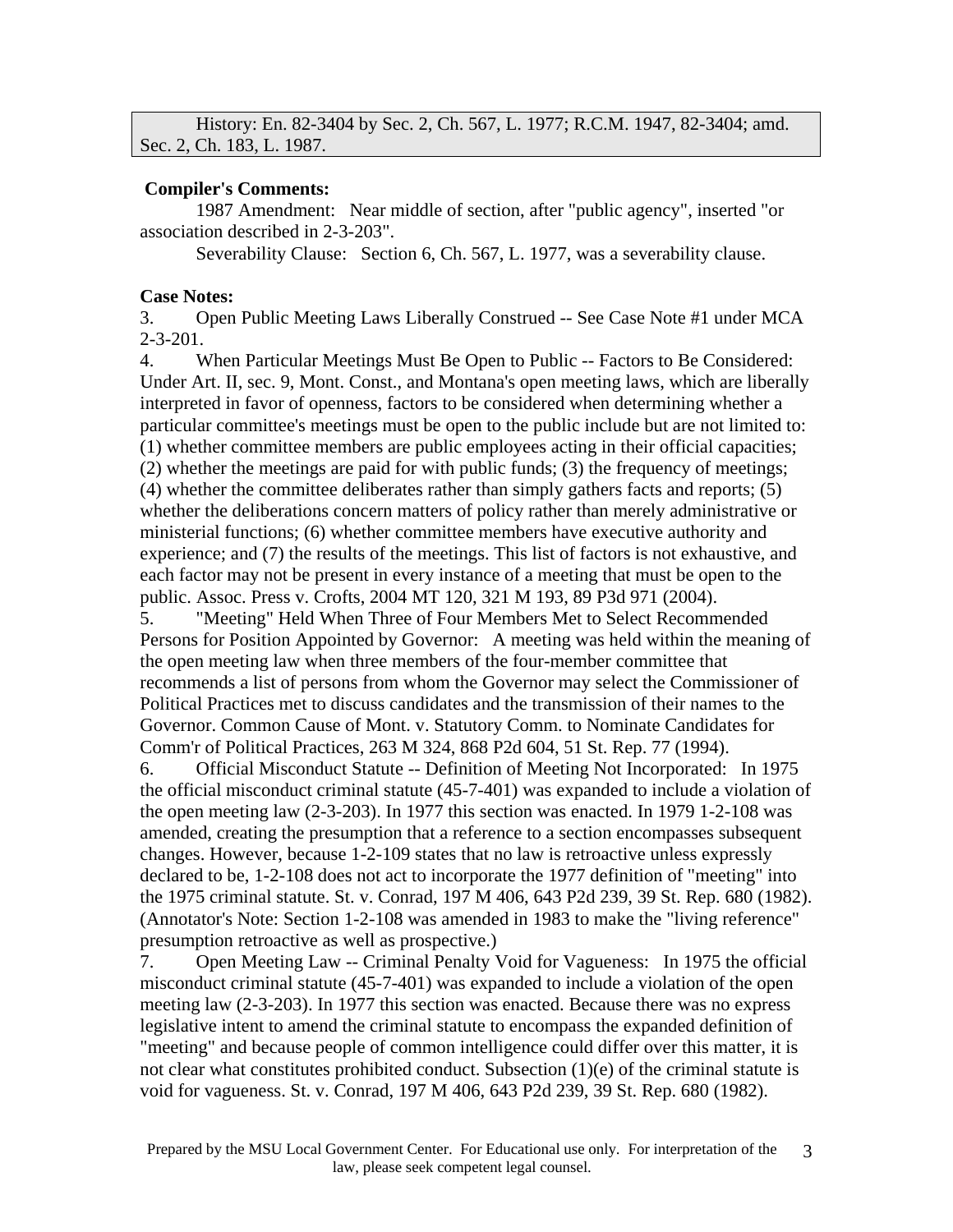8. Telephone Conversation as Constituting a "Meeting" -- Notice Required to Be Given: Where two of three County Commissioners discussed by telephone the approval of a preliminary plat of a subdivision, a "meeting" as defined in 2-3-202 took place, and the Commissioners were subject to the requirement that notice of the meeting be given in accordance with statute. Bd. of Trustees v. County Comm'rs, 186 M 148, 606 P2d 1069 (1980).

### **Attorney General Opinions:**

Applicability of Open Meeting and Public Participation Laws to County Commission Meetings -- Notice Required in Matters of Significant Public Interest: The gathering of a quorum of County Commissioners to discuss, either among themselves or with members of the public, issues over which the County Commission has authority is a meeting subject to open meeting laws. Meetings involving the consideration of matters of significant public interest, meaning decisions involving more than a ministerial act requiring no exercise of judgment, are subject to public participation mandates, including notice requirements and the opportunity for public participation in the decisionmaking process. Thus, a County Commission that established the hours of 9:30 a.m. to 5 p.m., Monday through Friday, as its regular meeting time for public notice purposes, did not comply with Montana's constitutional and statutory public participation provisions. 47 A.G. Op. 13 (1998). See also 42 A.G. Op. 51 (1988).

**2-3-203. Meetings of public agencies and certain associations of public agencies to be open to public -- exceptions.** (1) All meetings of public or governmental bodies, boards, bureaus, commissions, agencies of the state, or any political subdivision of the state or organizations or agencies supported in whole or in part by public funds or expending public funds, including the supreme court, must be open to the public.

(2) All meetings of associations that are composed of public or governmental bodies referred to in subsection (1) and that regulate the rights, duties, or privileges of any individual must be open to the public.

(3) The presiding officer of any meeting may close the meeting during the time the discussion relates to a matter of individual privacy and then if and only if the presiding officer determines that the demands of individual privacy clearly exceed the merits of public disclosure. The right of individual privacy may be waived by the individual about whom the discussion pertains and, in that event, the meeting must be open.

(4) (a) Except as provided in subsection (4)(b), a meeting may be closed to discuss a strategy to be followed with respect to litigation when an open meeting would have a detrimental effect on the litigating position of the public agency.

(b) A meeting may not be closed to discuss strategy to be followed in litigation in which the only parties are public bodies or associations described in subsections (1) and (2).

(5) The supreme court may close a meeting that involves judicial deliberations in an adversarial proceeding.

(6) Any committee or subcommittee appointed by a public body or an association described in subsection (2) for the purpose of conducting business that is within the jurisdiction of that agency is subject to the requirements of this section.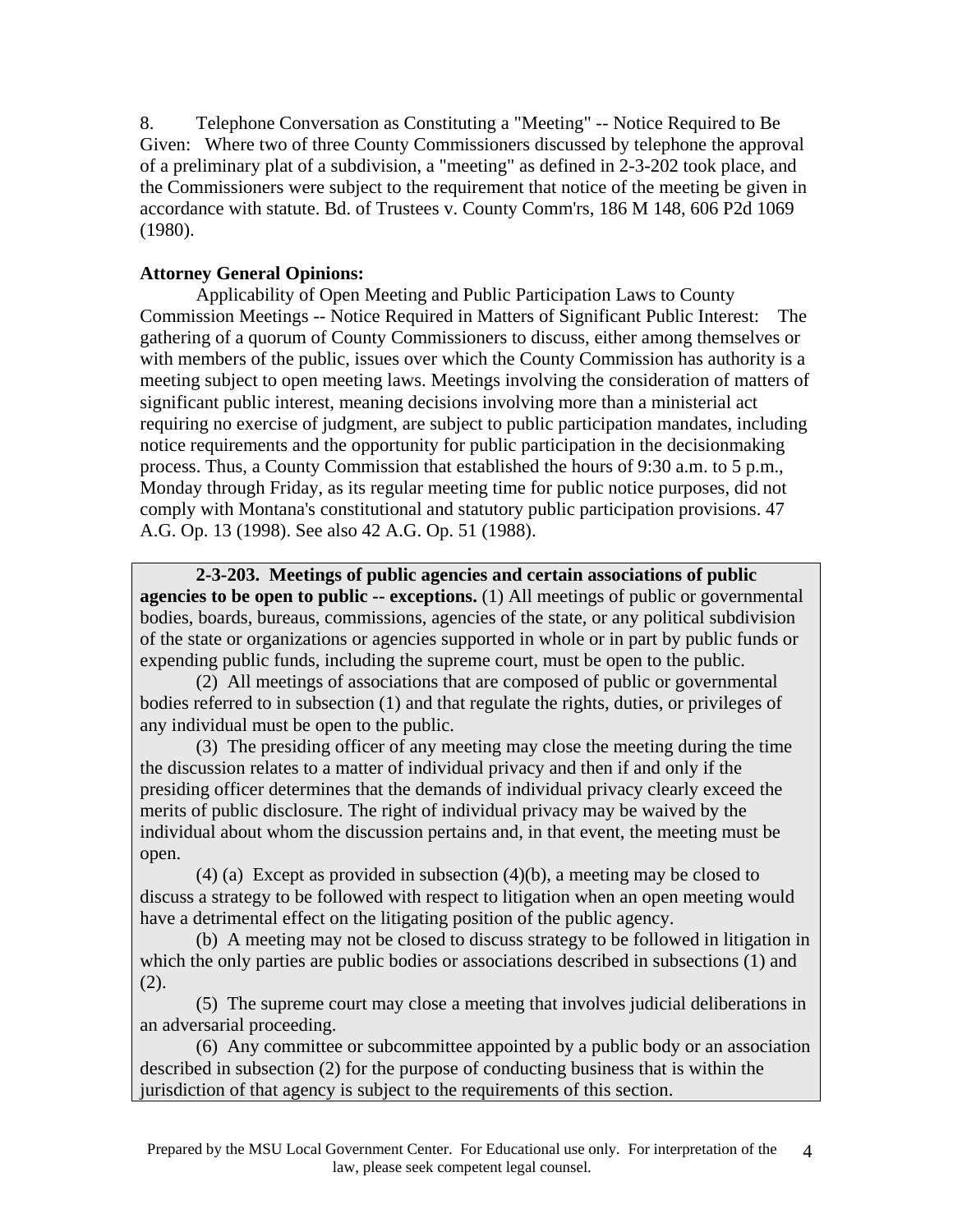History: En. Sec. 2, Ch. 159, L. 1963; amd. Sec. 1, Ch. 474, L. 1975; amd. Sec. 1, Ch. 567, L. 1977; R.C.M. 1947, 82-3402; amd. Sec. 1, Ch. 380, L. 1979; amd. Sec. 1, Ch. 183, L. 1987; amd. Sec. 1, Ch. 123, L. 1993; amd. Sec. 1, Ch. 218, L. 2005.

### **Compiler's Comments:**

2005 Amendment: Chapter 218 in (1) near end inserted "including the supreme court"; inserted (5) allowing the supreme court to close a meeting involving judicial deliberations in an adversarial proceeding; and made minor changes in style. Amendment effective April 14, 2005.

1993 Amendment: Chapter 123 at beginning of (4)(a) inserted exception clause, near middle, before "litigation", deleted "collective bargaining or", and near end, before "litigating", deleted "bargaining or"; inserted (4)(b) requiring open litigation strategy meetings when the parties involved are public bodies or associations; and made minor changes in style.

1987 Amendment: Inserted (2) relating to associations; near beginning of (5), after "public body", inserted "or an association described in subsection (2)"; and made minor change in phraseology.

### **Cross References**:

Right of public to observe deliberations of all public bodies, Art. II, sec. 9, Mont. Const.

Right of individual privacy, Art. II, sec. 10, Mont. Const. Legislature -- organization and procedure, Art. V, sec. 10, Mont. Const. Notice of agency action required, 2-3-103. Deliberations of Medical Legal Panel to be secret, 27-6-603.

Criminal penalty for closed meeting -- official misconduct, 45-7-401.

### **Case Notes:**

9. Open Public Meeting Laws Liberally Construed -- See Case Note #1 under MCA 2-3-201.

10. When Particular Meetings Must Be Open to Public -- See Case Note #4 under MCA 2-3-202.

11. School District Advisory Group as Public or Governmental Body: A school district assembled a group of people to research and advise the district on the closure of schools. The Legislature has given a school district the power to close schools. Therefore, the advisory group assumed the identity of the district with respect to the closure question and performed a legislatively designated governmental function that served a clear public and governmental purpose, and the advisory group was a public or governmental body subject to Art. II, sec. 9, Mont. Const. Bryan v. Yellowstone County Elementary School District No. 2, 2002 MT 264, 312 M 257, 60 P3d 381 (2002).

12. Standing of Parent Who Did Not Request Information on Proposed School Closure but Belonged to Group Another Member of Which Did: School district parents, including Bryan, worked in concert to rebut a school closure recommendation, delegating duties among themselves. Schroeder, but not Bryan, requested information from the school authorities, which was not received. Bryan sued as a result of the school closure. That Bryan did not personally request the information did not prevent her from having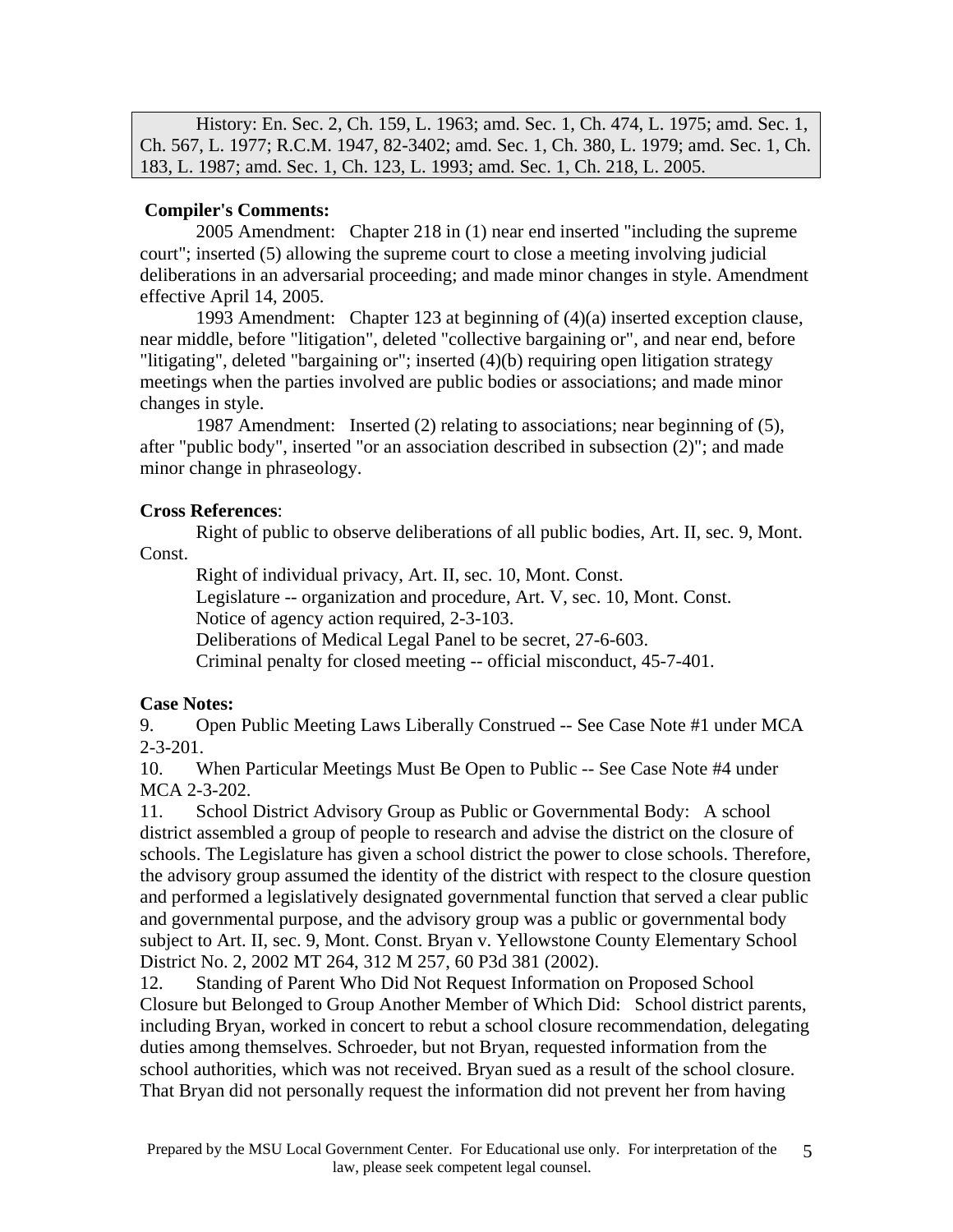standing to claim a violation of Art. II, sec. 9, Mont. Const. Bryan v. Yellowstone County Elementary School District No. 2, 2002 MT 264, 312 M 257, 60 P3d 381 (2002). 13. Closed Meeting in Violation of Law, but No Action Taken -- No Reversible Error Found: Goyen, the Chief of Police of Troy, was not notified of a meeting of the Troy City Council on May 10 at which an incident involving Goyen and a city gravel pile ("gravel-gate") was discussed. That meeting was closed at the request of the Mayor of Troy and at the request of a witness in order for the witness to testify regarding indiscretions with Goyen in a city police car. Later, Goyen was allowed to present a defense at an August 16 open hearing before the City Council. Subsequent to his discharge, Goyen filed a petition to void the City Council's decision to terminate his employment, and the District Court held that there was no violation of the open meeting law. The Supreme Court held that Goyen was improperly not given notice of the May 10 meeting, but because the action taken by the City Council was based upon the results of the August 16 hearing and not the May 10 hearing, the District Court did not commit reversible error in holding that there was no violation of the open meeting law in regard to the May 10 meeting. Goyen v. Troy, 276 M 213, 915 P2d 824, 53 St. Rep. 353 (1996). 14. Privacy Interest of Witness Held Sufficient for Closure of City Council Meeting -- "Generally Known" Incident: Goyen, the Chief of Police of Troy, was not notified of a meeting of the Troy City Council on May 10 at which an incident involving Goyen and a city gravel pile ("gravel-gate") was discussed. That meeting was closed at the request of the Mayor of Troy and at the request of a witness, Denton, who testified regarding indiscretions with Goyen in a patrol car. Later, after Goyen was discharged, he brought an action arguing that Denton's privacy interest was not at issue and that, in any event, the facts of her indiscretions with him were well known in the community, so much so that the demands of Denton's privacy could not outweigh the merits of public disclosure. The Supreme Court held that the plain meaning of this section clearly allows a witness to assert the witness's privacy interest. Citing Missoulian v. Bd. of Regents of Higher Educ., 207 M 513, 675 P2d 962 (1984), the Supreme Court held that even harmless or generally known information is subject to constitutional protection and that Denton's relationship with Goyen, while known by others, was private in nature and Denton therefore had a reasonable expectation of privacy that society would recognize. Goyen v. Troy, 276 M 213, 915 P2d 824, 53 St. Rep. 353 (1996).

15. Advisory Body Meeting Without Notice -- Mootness of Issues When Ultimate Action Becomes Final: The committee that recommends a list of persons from whom the Governor may select the Commissioner of Political Practices met, without public notice, to discuss who would be recommended. The Governor appointed a recommended person. A suit was filed to void the appointment on the grounds that the submission of the list was void because there was no notice of the meeting. The committee was granted summary judgment in the District Court, and plaintiffs appealed. Before the appeal was heard, the Senate confirmed the appointment. That the confirmation vested the title to the office in the appointee did not make the appeal and issue moot because alleged violations of the state constitutional right to know and open meeting statutes could occur again, both in the context of this committee and similar advisory entities. To allow an alleged violation to escape judicial scrutiny simply because legal proceedings are not always swift would take away the people's constitutional right to know. Common Cause of Mont.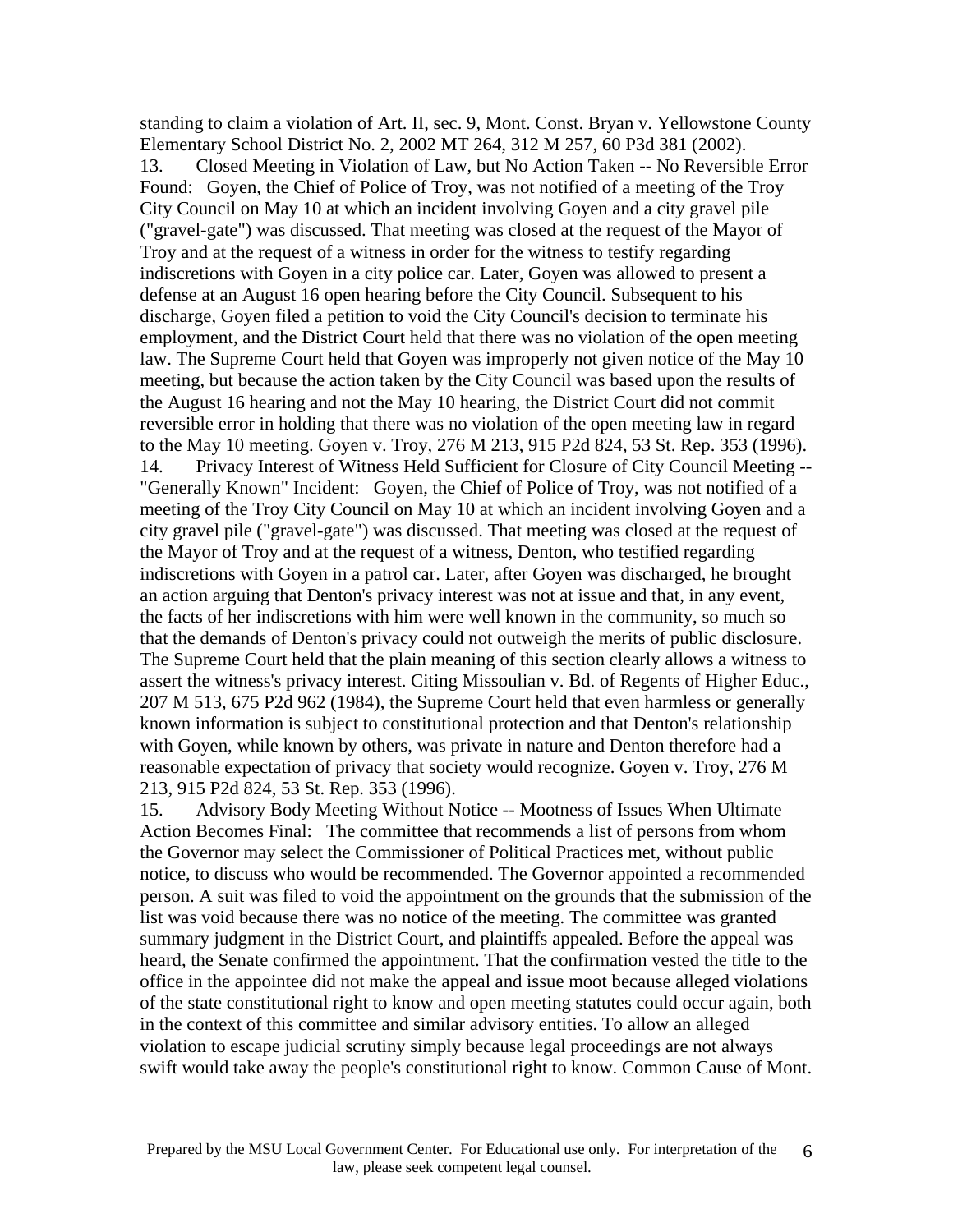v. Statutory Comm. to Nominate Candidates for Comm'r of Political Practices, 263 M 324, 868 P2d 604, 51 St. Rep. 77 (1994).

16. Appointment by Governor Not Voided by Failure of Recommending Committee to Give Notice of Meeting at Which Recommended Persons Chosen: The committee that recommends persons to the Governor, who appoints the Commissioner of Political Practices, violated the open meeting law when it met, without public notice, to discuss who would be recommended. The Governor appointed a recommended person, and the Senate confirmed the appointment. Since the Governor is free to disregard the recommended persons, the Governor did not violate the law in appointing one of the recommended persons, and the appointment was not voided. Common Cause of Mont. v. Statutory Comm. to Nominate Candidates for Comm'r of Political Practices, 263 M 324, 868 P2d 604, 51 St. Rep. 77 (1994).

17. Decision of Issues on Other Than Constitutional Grounds When Possible: If the open meeting statutes require a meeting of an advisory committee to be open to the public, the court did not have to determine whether the state constitutional right to know provision requires the meeting to be open. It is elementary that courts should avoid constitutional questions if an issue can be otherwise resolved. Common Cause of Mont. v. Statutory Comm. to Nominate Candidates for Comm'r of Political Practices, 263 M 324, 868 P2d 604, 51 St. Rep. 77 (1994).

18. Failure to Give Notice of Meeting of Committee That Recommends Persons Governor May Appoint as Commissioner of Political Practices: When three members of the four-member committee that recommends a list of persons from whom the Governor may select the Commissioner of Political Practices met to discuss candidates and the transmission of their names to the Governor and gave no public notice of the meeting, the committee violated the open meeting law. Common Cause of Mont. v. Statutory Comm. to Nominate Candidates for Comm'r of Political Practices, 263 M 324, 868 P2d 604, 51 St. Rep. 77 (1994).

19. Meeting Open Only in Theory When No Public Notice Given: The open meeting law requires public notice of a meeting subject to that law. Without public notice, a meeting is open to the public in theory only, not in practice. Common Cause of Mont. v. Statutory Comm. to Nominate Candidates for Comm'r of Political Practices, 263 M 324, 868 P2d 604, 51 St. Rep. 77 (1994).

20. Public or Governmental Bodies -- Committee to Recommend Commissioner of Political Practices Appointees to Governor: The committee that recommends a list of persons from whom the Governor may select the Commissioner of Political Practices is not a board, bureau, commission, or agency within the meaning of those terms as used in the open meeting law. However, the committee is a "public or governmental body" under the plain meaning of those terms as used in that law because it has a clear public and governmental purpose and was created for a specific governmental task and is thus subject to the open meeting law. Common Cause of Mont. v. Statutory Comm. to Nominate Candidates for Comm'r of Political Practices, 263 M 324, 868 P2d 604, 51 St. Rep. 77 (1994).

21. Meeting of City Employees and Private Contractors Not Subject to Open Meeting Law -- See Case Note #2 under MCA 2-3-201.

22. Collective Bargaining Strategy Exception Unconstitutional: The collective bargaining strategy exception to the open meeting law, as set out in subsection (4) of this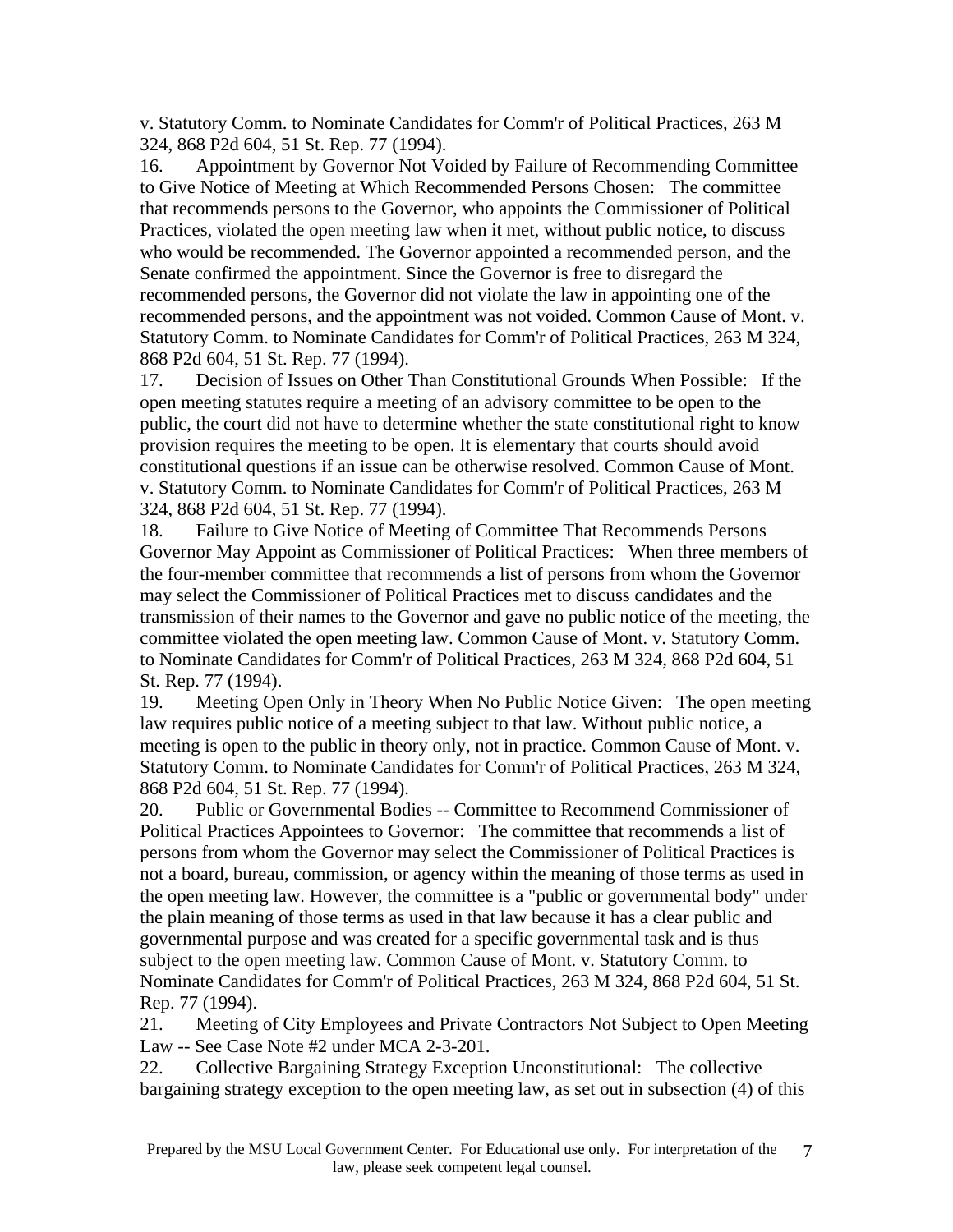section, is an unconstitutional violation of the right to know provision of Art. II, sec. 9, Mont. Const., and an impermissible legislative attempt to extend grounds upon which meetings may be closed. (See 1993 amendment.) Great Falls Tribune Co., Inc. v. Great Falls Public Schools, 255 M 125, 841 P2d 502, 49 St. Rep. 944 (1992).

23. Litigation Exception Unconstitutional Between Public Entities -- Board's Closure of Meeting Violation of Public's Right to Know: The Board of Public Education closed its meeting to the public to discuss litigation strategy concerning a possible challenge of an executive order requiring it to submit rules to the Governor for prior review and approval. The Associated Press and its member news organizations filed a complaint, arguing that the statutory litigation exception unconstitutionally conflicted with the public's right to know. Affirming the District Court order, the Supreme Court ruled that the litigation exception allowing public agencies to close meetings when discussing litigation strategy violated the public's constitutional right to attend and observe the deliberations of a public body. The dispute between the Board and the Governor was essentially a turf battle that should be given public scrutiny. The holding was limited to litigation between public entities. (See 1993 amendment.) Assoc. Press v. Bd. of Pub. Educ., 246 M 386, 804 P2d 376, 48 St. Rep. 1 (1991).

24 University Presidents' Job Performance Evaluations -- Right to Know Versus Right of Privacy: The Missoulian challenged the closure by the Board of Regents of a job performance evaluation of the university system's presidents. The challenge was based on the constitutional right to know. The right to know is not absolute but must be balanced against competing constitutional interests in the context of each case. In this case the demands of individual privacy of the university presidents and other university personnel in confidential job performance evaluations sessions of the Board of Regents clearly exceed the merits of public disclosure. Missoulian v. Bd. of Regents, 207 M 513, 675 P2d 962, 41 St. Rep. 110 (1984), followed in Flesh v. Bd. of Trustees, 241 M 158, 786 P2d 4, 47 St. Rep. 161 (1990), and Goyen v. Troy, 276 M 213, 915 P2d 824, 53 St. Rep. 353 (1996).

25. Violation of Right to Know -- Exhaustion of Remedies Not Applicable Under Separation of Powers: Plaintiff was negotiating his salary with the school board. The board closed their meeting to discuss plaintiff's salary request. Plaintiff contacted counsel and began proceedings against the board for violating the open meeting law. The board met at another closed meeting and withdrew its offer of employment. The board contended plaintiff was required to exhaust his administrative remedies before filing suit in District Court. The Supreme Court held that the exhaustion doctrine does not apply to constitutional issues. Plaintiff claimed violation of his constitutional right to observe deliberations of a public body under the constitution's right to know provisions. Constitutional questions are properly decided by a judicial body, not an administrative official, under the separation of powers doctrine. Jarussi v. Bd. of Trustees, 204 M 131, 664 P2d 316, 40 St. Rep. 720 (1983).

26. Collective Bargaining Exception Construed: Plaintiff was negotiating his salary with the school board. The board closed their meeting to discuss plaintiff's salary request. Plaintiff contacted counsel and began proceedings against the board for violating the open meeting law. The board met at another closed meeting and withdrew its offer of employment. The board contended it closed the meetings to discuss collective bargaining strategy under 2-3-203(3). In construing the term "collective bargaining", the court relied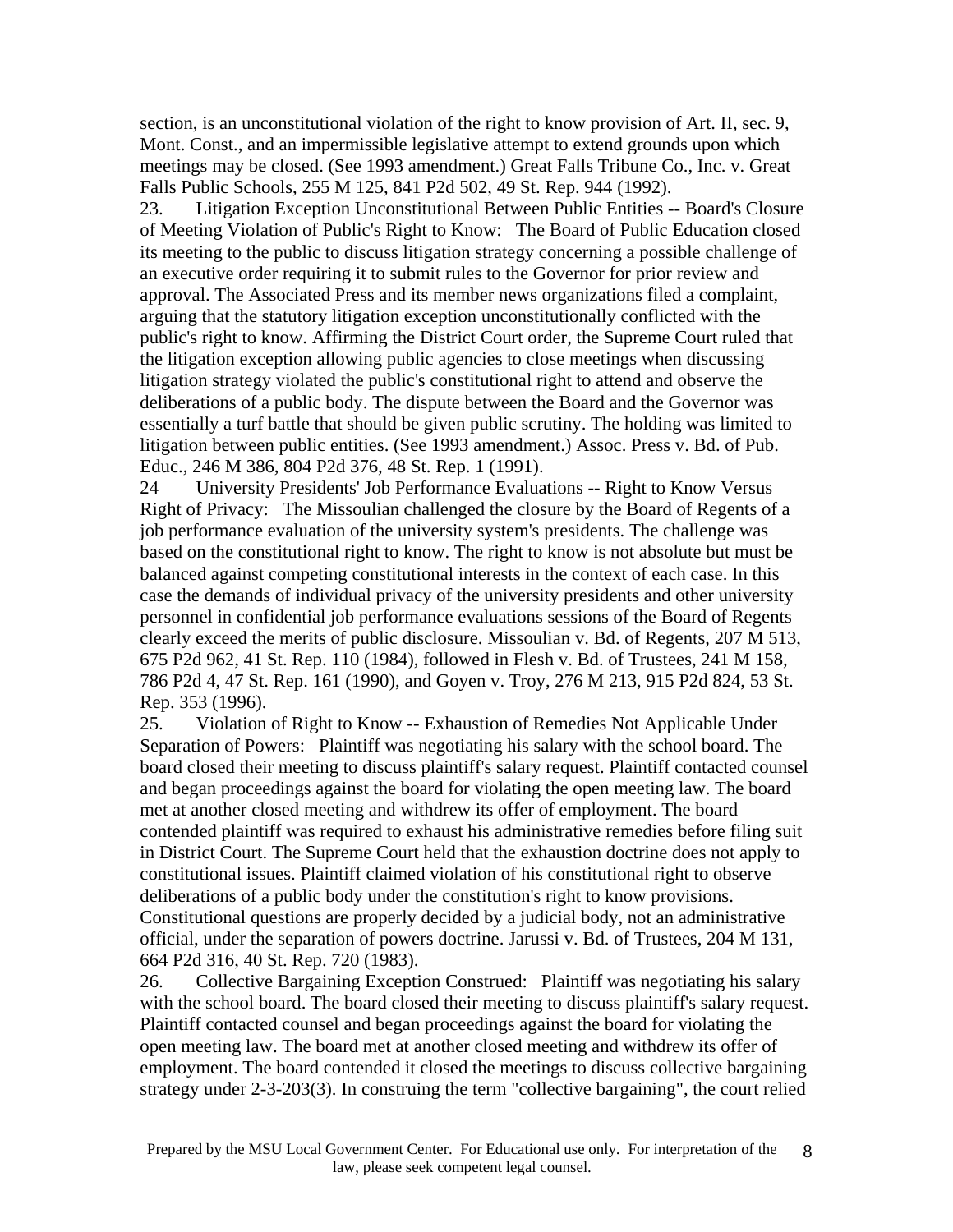on the identical technical and legal definitions of the phrase. Collective bargaining is an activity involving the settling of disputes by negotiation between the employer and the representative of the employees. The board improperly closed the meetings since plaintiff was not acting on behalf of anyone else and the board's decision would not affect anyone else. Plaintiff had the right to be present at deliberations regarding his future. (See 1993 amendment.) Jarussi v. Bd. of Trustees, 204 M 131, 664 P2d 316, 40 St. Rep. 720 (1983). 27. Official Misconduct Statute -- See Case Note #6 under MCA 2-3-202

28. Criminal Penalty Void for Vagueness: In 1975 the official misconduct criminal statute (45-7-401) was expanded to include a violation of this section. In 1977 a broad definition of "meeting" was enacted (2-3-202). Because there was no express legislative intent to amend the criminal statute to encompass the expanded definition of "meeting" and because people of common intelligence could differ over this matter, it is not clear what constitutes prohibited conduct. Subsection  $(1)(e)$  of the criminal statute is void for vagueness. St. v. Conrad, 197 M 406, 643 P2d 239, 39 St. Rep. 680 (1982). 29. Termination of Employment: A decision to terminate a schoolteacher made in violation of this section does not involve rights guaranteed by federal law or the United

States Constitution, and the remedy is found in state courts. Branch v. School District, 432 F. Supp. 608 (D.C. Mont. 1977).

#### **Attorney General Opinions:**

City Council Agenda -- Addition of and Immediate Action on Certain Items Limited: Only an item that is not of significant public interest or that is otherwise exempt from public participation requirements may be added to a City Council agenda and acted upon at the same City Council meeting. 51 A.G. Op. 12 (2005).

Right of Public to Comment on Nonagenda City Council Items Extended to Matters Involving Individual Privacy -- Right of Presiding Officer to Close City Council Meeting to Protect Individual Privacy: The right of the public to comment at a City Council meeting on nonagenda items extends to matters that may involve an interest in individual privacy. However, the presiding office of the City Council retains the power to close a City Council meeting to the public if the presiding officer determines that the interest of individual privacy clearly outweighs the public's right to know. 51 A.G. Op. 12 (2005).

Applicability of Open Meeting and Public Participation Laws to County Commission Meetings -- Notice Required in Matters of Significant Public Interest: The gathering of a quorum of County Commissioners to discuss, either among themselves or with members of the public, issues over which the County Commission has authority is a meeting subject to open meeting laws. Meetings involving the consideration of matters of significant public interest, meaning decisions involving more than a ministerial act requiring no exercise of judgment, are subject to public participation mandates, including notice requirements and the opportunity for public participation in the decisionmaking process. Thus, a County Commission that established the hours of 9:30 a.m. to 5 p.m., Monday through Friday, as its regular meeting time for public notice purposes, did not comply with Montana's constitutional and statutory public participation provisions. 47 A.G. Op. 13 (1998). See also 42 A.G. Op. 51 (1988).

Applicability of Open Meeting Law to Montana Life and Health Insurance Guaranty Association Board of Directors: Noting that the constitutional right to know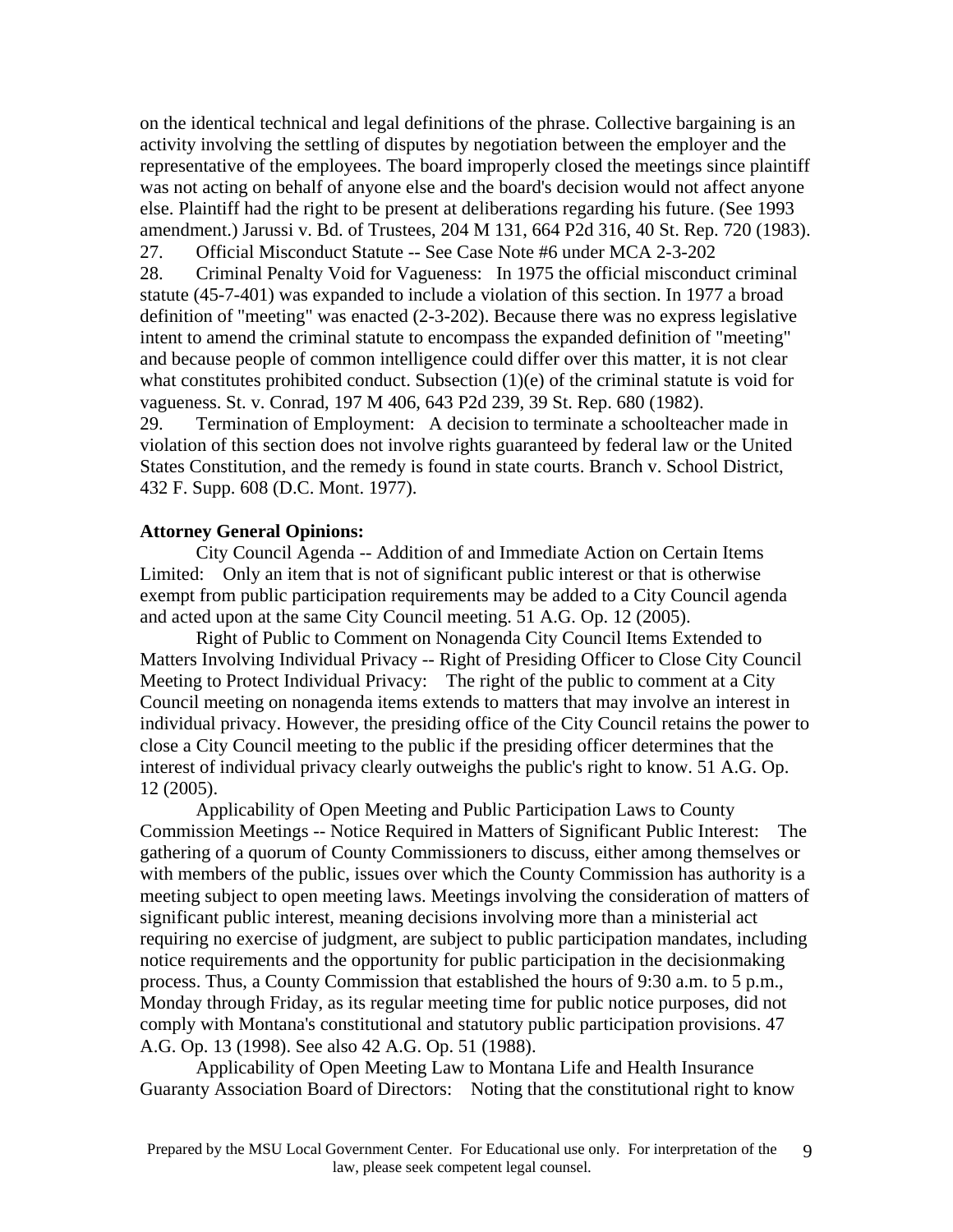and open meeting laws are to be liberally construed, the Attorney General found the Montana Life and Health Insurance Guaranty Association to be a public body statutorily organized to protect insured members of the public from the extraordinary event of insurance company insolvency and found that, as such, the meetings of the Association's board of directors are subject to the open meeting law. The Association may close a meeting only when and to the extent that the demands of individual privacy clearly exceed the merits of public disclosure. 46 A.G. Op. 24 (1996).

Proceedings of Workers' Compensation Board of Directors Subject to Open Meeting Law: Because the Board of Directors of the Montana self-insurers guaranty fund fits the definition of "agency" in state law and is considered a public agency because of its legal authority to compel membership, assess its members, and exercise other regulatory powers in the conduct of the people's business, a broad construction of laws guaranteeing the public's right to know requires the Board to comply with the state open meeting law. 46 A.G. Op. 1 (1995).

Applicability of Open Meeting Law to Local Chamber of Commerce Receiving Bed Tax Funds: A local chamber of commerce, when acting as a nonprofit convention and visitor bureau, is an organization supported at least in part by public funds in the form of bed tax money. By accepting public funds and deciding how those funds are to be spent, the convention and visitor bureau takes on the responsibility of accounting to the public for those funds. Therefore, meetings of a local chamber of commerce or other organization recognized and acting as a nonprofit convention and visitor bureau must be open to the public in accordance with the open meeting law unless the demands of individual privacy of the chamber clearly exceed the merits of public disclosure. 44 A.G. Op. 40 (1992).

Tax Appeal Board Deliberations Regarding Application for Reduction in Valuation -- Open to Public: The deliberations of a county tax appeal board regarding an application for a reduction in property valuation must be open to the public unless the presiding officer determines the discussion relates to a matter of individual privacy and the demands of individual privacy clearly exceed the merits of public disclosure. 42 A.G. Op. 61 (1988).

Open Meeting Law Inapplicable to Departmental-Tribal Cooperative Agreement Negotiations: Negotiations between a Department Director and tribal representatives relating to establishment of a cooperative agreement authorized under 18-11-103 are not subject to Montana's open meeting law. Such discussions do not constitute a "meeting" under this section because the Director, when acting alone on behalf of the Department, does not fall within the scope of the term "quorum of the constituent membership" as used in this section. 42 A.G. Op. 51 (1988).

Meetings of Private Corporation Under State Contract to Be Open: A private, nonprofit corporation that contracted with the state to restore and preserve state-owned property was considered a public body within the meaning of the open meeting law because the corporation was performing a public function and was receiving funds generated by public property. As such, meetings of the corporation were subject to the public's right to know and the standards established in this section. 42 A.G. Op. 42 (1987).

Deliberations of Human Rights Commission: The deliberations of the Human Rights Commission following a contested case hearing are subject to the Montana open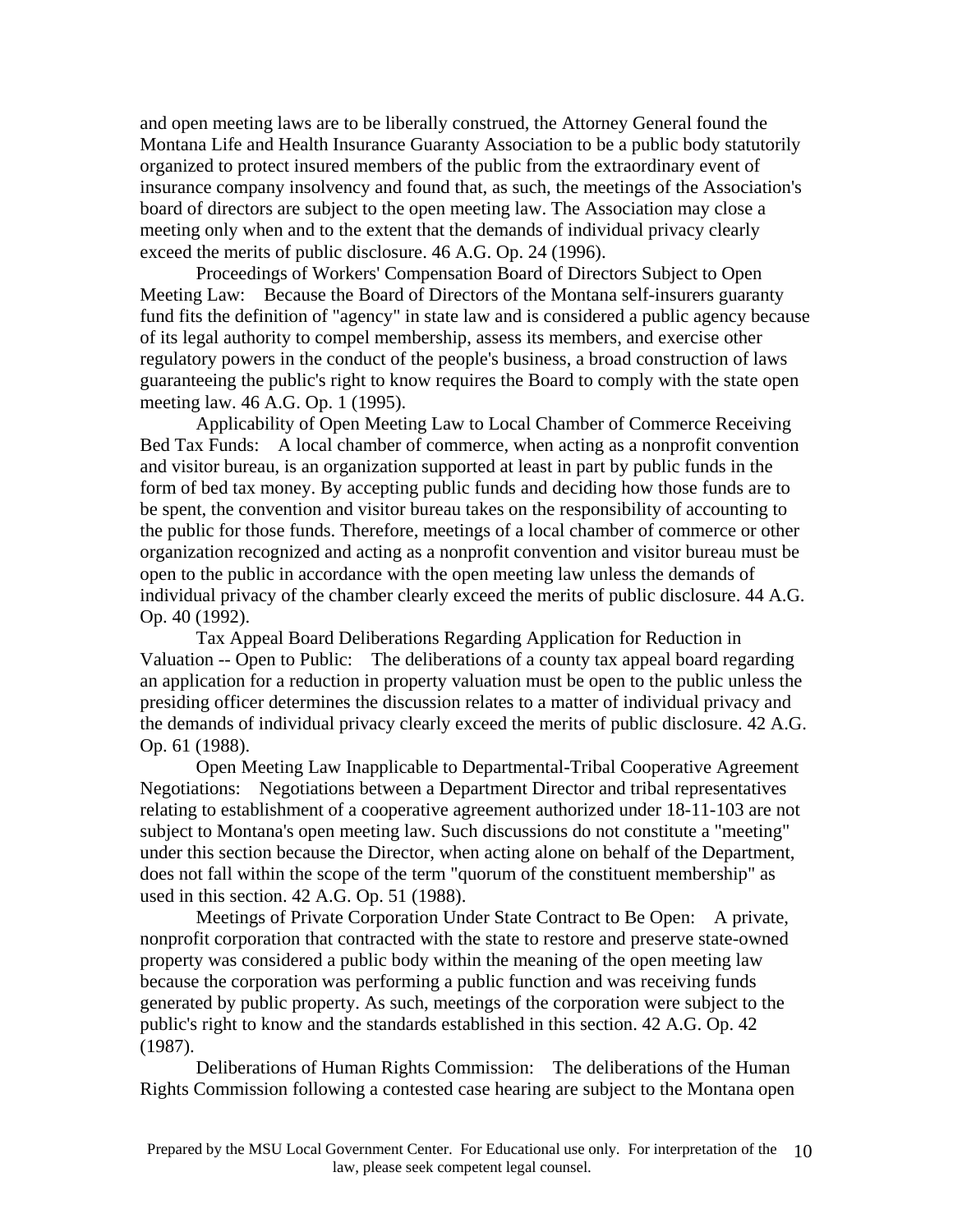meeting law. They must be open to the public unless the presiding officer determines that the discussion relates to a matter of individual privacy and that the demands of individual privacy clearly exceed the merits of public disclosure. 38 A.G. Op. 33 (1979).

Public Disclosure -- Right to Know Versus Individual Privacy: A public body may close a meeting under 2-3-203 when the matter discussed relates to individual privacy and the demand for individual privacy clearly exceeds the merits of public disclosure. 37 A.G. Op. 170 (1978).

Public Disclosure of Records: The Board of Real Estate (now Board of Realty Regulation), when requested, must disclose the status of any real estate licensee, whether any disciplinary action has been taken against that individual, and if so, the reason. Public access to information relating to complaints or to allegations and to other files on individual licensees is left to the discretion of the Board, within the guidelines of this opinion. All minutes, except those minutes of a meeting closed by the presiding officer pursuant to 2-3-203, must be open to public inspection. 37 A.G. Op. 107 (1978).

### **Collateral References:**

Pending or prospective litigation exception under state law making proceedings by public bodies open to the public. 35 ALR 5th 113.

Attorney-client exception under state law making proceedings by public bodies open to the public. 34 ALR 5th 591.

Emergency exception under state law making proceedings by public bodies open to the public. 33 ALR 5th 731.

Validity, construction, and application of statutes making public proceedings open to the public. 38 ALR 3d 1070, superseded by 34 ALR 5th 591.

2-3-204 through 2-3-210 reserved.

**2-3-211. Recording**. Accredited press representatives may not be excluded from any open meeting under this part and may not be prohibited from taking photographs, televising, or recording such meetings. The presiding officer may assure that such activities do not interfere with the conduct of the meeting.

History: En. 82-3405 by Sec. 4, Ch. 567, L. 1977; R.C.M. 1947, 82-3405.

### **Attorney General Opinions:**

Mechanical Recordings of Public Meetings: A member of the public may make a mechanical recording of the proceedings and deliberations of an open school board meeting. 38 A.G. Op. 8 (1979).

 **2-3-212. Minutes of meetings -- public inspection.** (1) Appropriate minutes of all meetings required by  $2-3-203$  to be open must be kept and must be available for inspection by the public. If an audio recording of a meeting is made and designated as official, the recording constitutes the official record of the meeting. If an official recording is made, a written record of the meeting must also be made and must include the information specified in subsection (2).

(2) Minutes must include without limitation:

(a) the date, time, and place of the meeting;

(b) a list of the individual members of the public body, agency, or organization who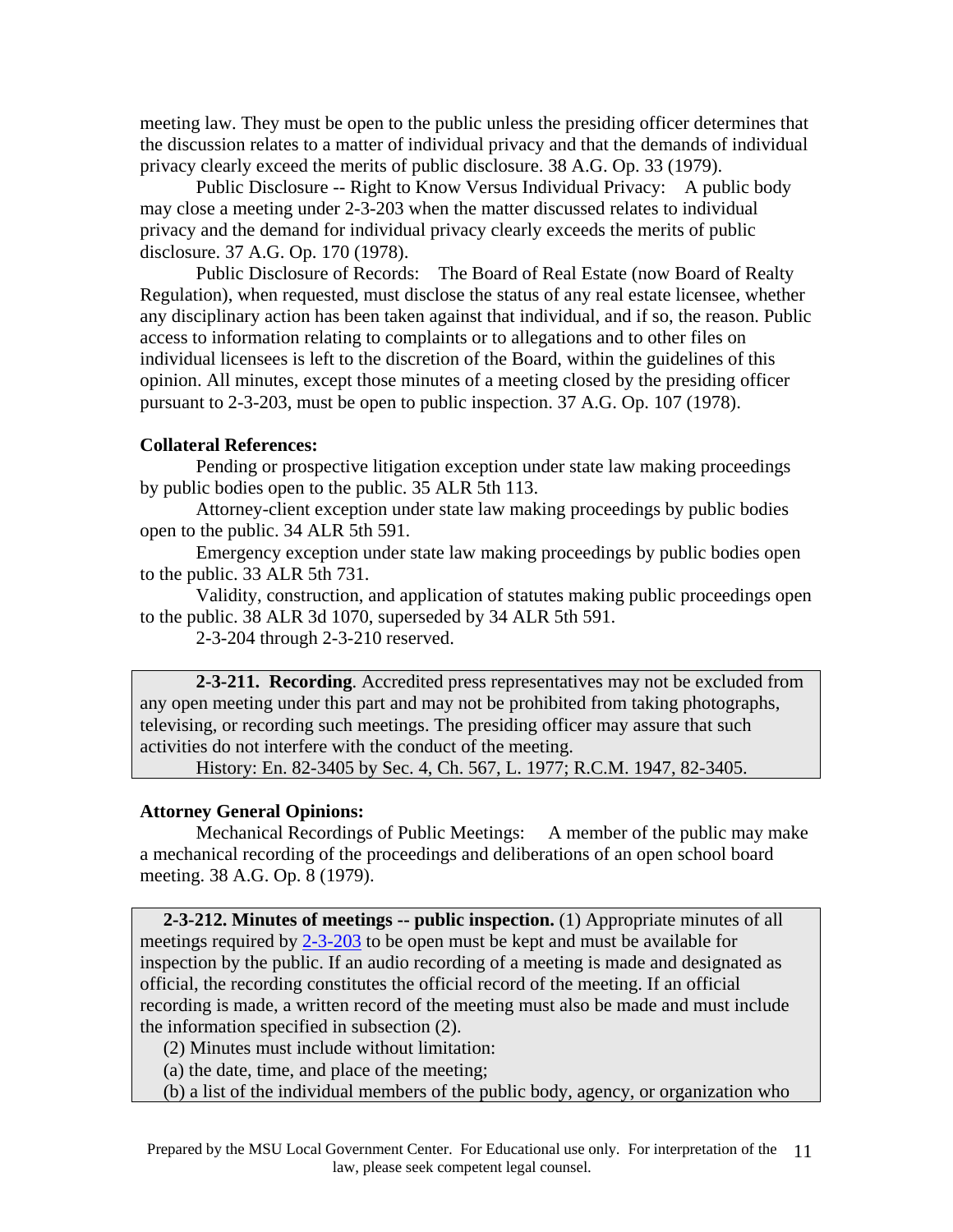were in attendance;

(c) the substance of all matters proposed, discussed, or decided; and

 (d) at the request of any member, a record of votes by individual members for any votes taken.

 (3) If the minutes are recorded and designated as the official record, a log or time stamp for each main agenda item is required for the purpose of providing assistance to the public in accessing that portion of the meeting.

### **Cross References:**

Citizens entitled to inspect and copy records, 2-6-102.

Records open to public inspection, 2-6-104.

### **Attorney General Opinions:**

Public Disclosure of Records: The Board of Real Estate (now Board of Realty Regulation), when requested, must disclose the status of any real estate licensee, whether any disciplinary action has been taken against that individual, and if so, the reason. Public access to information relating to complaints or to allegations and to other files on individual licensees is left to the discretion of the Board, within the guidelines of this opinion. All minutes, except those minutes of a meeting closed by the presiding officer pursuant to 2-3-203, must be open to public inspection. 37 A.G. Op. 107 (1978).

Public's Right to Know: The salaries of teachers and administrators of a public school district are subject to inspection by the public. 36 A.G. Op. 28 (1975).

**2-3-213. Voidability**. Any decision made in violation of 2-3-203 may be declared void by a district court having jurisdiction. A suit to void a decision must be commenced within 30 days of the date on which the plaintiff or petitioner learns, or reasonably should have learned, of the agency's decision.

History: En. 82-3406 by Sec. 5, Ch. 567, L. 1977; R.C.M. 1947, 82-3406; amd. Sec. 2, Ch. 211, L. 2007.

### **Compiler's Comments:**

2007 Amendment: Chapter 211 at end of second sentence after "days of the" inserted "date on which the plaintiff or petitioner learns, or reasonably should have learned, of the agency's"; and made minor changes in style. Amendment effective October 1, 2007.

### **Case Notes:**

30. Discretion of District Court Whether to Void School Board Decision: Motta filed a pro se lawsuit against a school district board, contending that the district did not have an appropriate procedure in place for public participation in the decisionmaking process and that because the school board did not adequately publicize a series of negotiation sessions and a special meeting to approve a negotiated agreement between the board and the teachers' union, results of the meeting should be void. The District Court found that the board violated state open meeting laws, granted partial summary judgment for Motta, and ordered that the district submit copies of its public participation procedures and maintain minutes consistent with applicable statutes, but the court did not void the agreement. On appeal, Motta argues that the District Court erred and moved the Supreme Court to void the agreement. The Supreme Court declined. Under this section,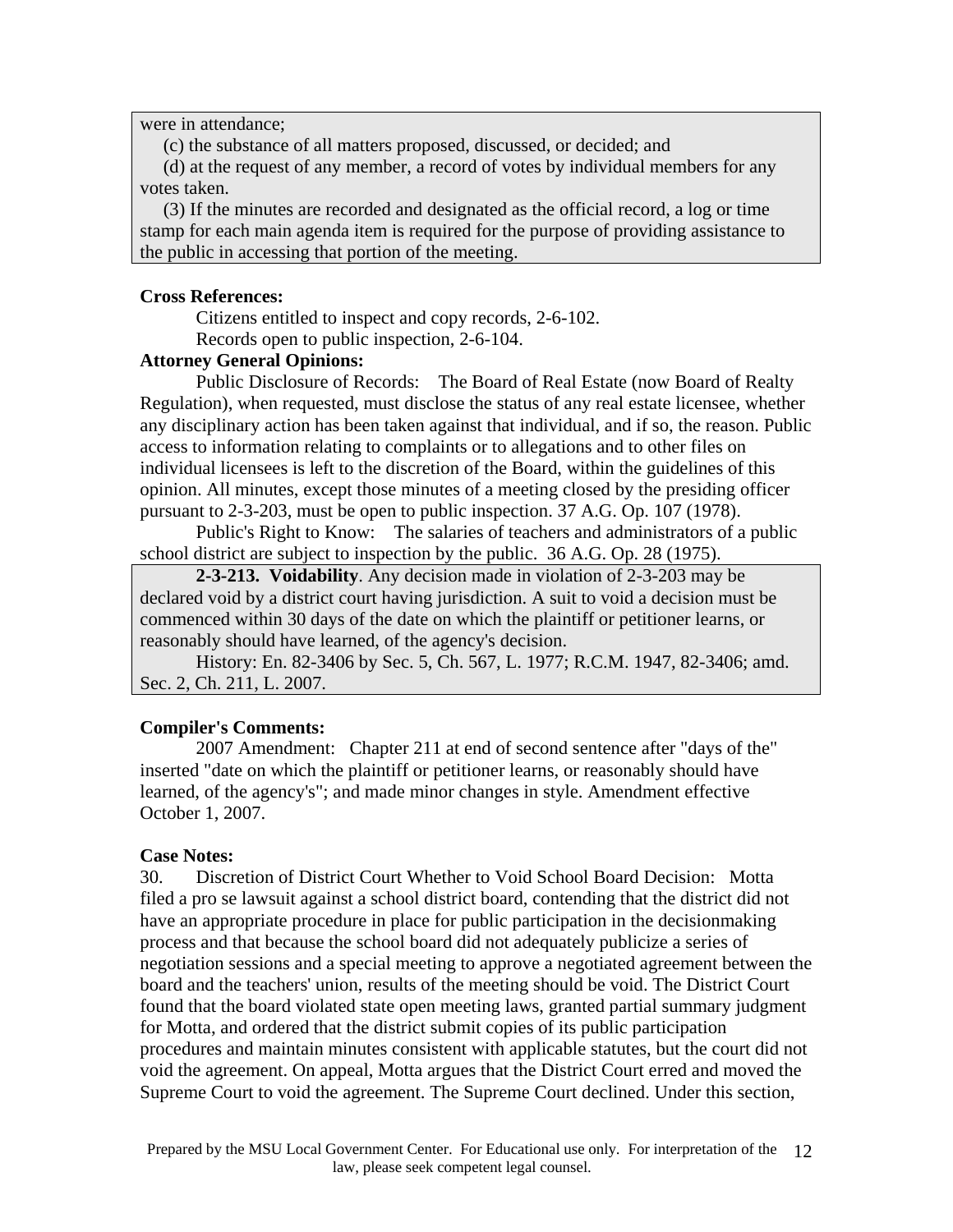the decision whether to void any decisions reached at a meeting held in violation of state open meeting laws is clearly within the discretion of the District Court, and because that discretion was not abused, the partial summary judgment was affirmed. Motta v. Philipsburg School Bd. Trustees, District No. 1, 2004 MT 256, 323 M 72, 98 P3d 673 (2004).

31. Advisory Body Meeting Without Notice -- See Case Note #15 under MCA 2-3- 203

32. Appointment by Governor Not Voided by Failure of Recommending Committee to Give Notice of Meeting at Which Recommended Persons Chosen -- See Case Note #16 under MCA 2-3-203

33. Claim by Third-Party Plaintiffs Not Barred by Open Meeting Law Statute of Limitations: A citizens' group organized to recall Mayor Whitlock sought public disclosure of a report that was ruled to be confidential by a closed meeting of the City Council. In a counterclaim, the City Council sought a declaratory judgment directing disclosure of the report because it believed the public's right to know clearly exceeded Whitlock's privacy right. Whitlock asserted that because the citizens' group failed to file suit within 30 days of the City Council decision, the suit was statutorily barred under this section. However, the declaratory judgment requested by the City Council, as third-party plaintiffs, was not barred by statutory time limitations and because the court's ruling addressed the constitutional questions raised by the city rather than the statutory violation alleged by the citizens' group, the statute of limitations under this section did not control. Citizens to Recall Mayor James Whitlock v. Whitlock, 255 M 517, 844 P2d 74, 49 St. Rep. 1113 (1992).

34. Damages Not Available: Monetary damages are not available for holding an illegally closed meeting. Irving v. School District No. 1-1A, 248 M 460, 813 P2d 417, 48 St. Rep. 512 (1991). However, see Dorwart v. Caraway, 2002 MT 240, 312 M 1, 58 P3d 128 (2002).

35. Voiding of Meetings Not Sought -- Lack of Standing or Justiciable Controversy: When plaintiff brought an action alleging improper closure of school board meetings, the District Court incorrectly relied on this section in granting summary judgment in favor of the school district for meetings that occurred more than 30 days prior to filing of the complaint. Because plaintiff did not seek to void the meetings, this section did not apply; however, summary judgment was affirmed on the grounds of lack of standing and lack of a justiciable controversy. Flesh v. Bd. of Trustees, 241 M 158, 786 P2d 4, 47 St. Rep. 161 (1990).

36. Violation of Right to Know -- See Case Note #25 under MCA 2-3-203

37. Lack of Notice of Public Meeting as Voiding Decision -- Abuse of Discretion: Where County Commissioners failed to follow the statutory requirements for notice for a meeting of the Board of County Commissioners, the District Court had discretionary authority to void the results of the meeting, and where the Commissioners failed to fulfill their burden of proving the meeting legal, it was a clear abuse of discretion for the court not to void the results of the meeting. Bd. of Trustees v. County Comm'rs, 186 M 148, 606 P2d 1069 (1980).

38. Use of Mandamus to Void Unlawfully Held Public Meeting: Where respondent County Commissioners failed to give public notice of a meeting so that the result was voidable by the court under 2-3-114 and 2-3-213, a Writ of Mandamus would be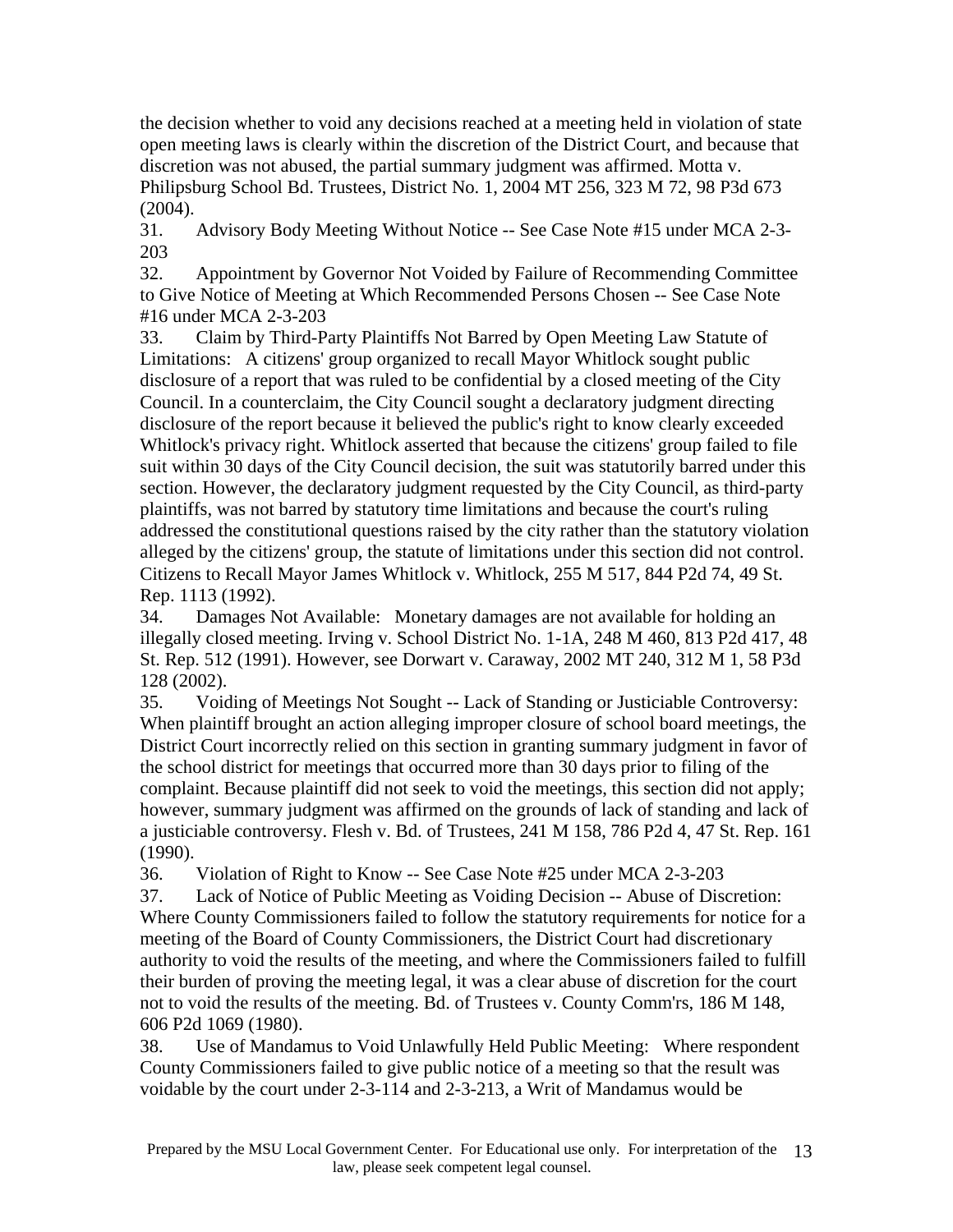appropriate in this case to void the illegal meeting. In future cases, the remedy should take the form of a simple petition to void an action or a petition for declaratory judgment. Bd. of Trustees v. County Comm'rs, 186 M 148, 606 P2d 1069 (1980), followed in Goyen v. Troy, 276 M 213, 915 P2d 824, 53 St. Rep. 353 (1996). Law Review Articles:

Montana Supreme Court Survey: Administrative Law, Reep, 42 Mont. L. Rev. 329 (1981).

### **2-3-214 through 2-3-220 reserved**.

**2-3-221. Costs to plaintiff in certain actions to enforce constitutional right to know.** A plaintiff who prevails in an action brought in district court to enforce the plaintiff's rights under Article II, section 9, of the Montana constitution may be awarded costs and reasonable attorney fees.

History: En. 93-8632 by Sec. 1, Ch. 493, L. 1975; R.C.M. 1947, 93-8632; amd. Sec. 39, Ch. 61, L. 2007.

#### **Compiler's Comments:**

**2007 Amendment**: Chapter 61 made minor changes in style. Amendment effective October 1, 2007.

#### **Case Notes:**

39. No Award of Attorney Fees on Partial Summary Judgment in Pro Se Case Proper -- Remand for Determination of Costs: The District Court awarded Motta partial summary judgment in an action to determine whether a school board violated state open meeting laws. Even though he was the prevailing party, Motta was not entitled to attorney fees because Motta acted pro se throughout the proceeding. However, the District Court failed to address whether Motta was entitled to costs. Although it is within the District Court's discretion whether costs are awarded, an outright denial of costs without a sufficient rationale is an abuse of that discretion. The Supreme Court remanded so that the District Court could consider costs and set forth a rationale if costs were denied. Motta v. Philipsburg School Bd. Trustees, District No. 1, 2004 MT 256, 323 M 72, 98 P3d 673 (2004). See also Gaustad v. Columbus, 265 M 379, 877 P2d 470 (1994). 40. Performance of Public Service in Enforcement of Constitutional Provisions Through Litigation -- Costs and Attorney Fees Payable: Plaintiffs successfully contested the constitutional validity of a Department of Revenue administrative rule regarding the confidentiality of corporate tax information. In doing so, plaintiffs performed a public service by enforcing a portion of the Montana Constitution that would otherwise have been violated. Because of the public benefits gained through plaintiffs' efforts, the Supreme Court spread the cost of the litigation among its beneficiaries and awarded plaintiffs their costs and reasonable attorney fees, including those incurred on appeal. Assoc. Press, Inc. v. Dept. of Revenue, 2000 MT 160, 300 M 233, 4 P3d 5, 57 St. Rep. 657 (2000).

41. Water Rights Decree "Updated" Without Notice or Hearing -- No Violation of Right to Know Found -- Possible Due Process Violation -- Attorney Fees Denied: Jones discovered that her water right set forth in a 1902 court decree had been "updated" by the